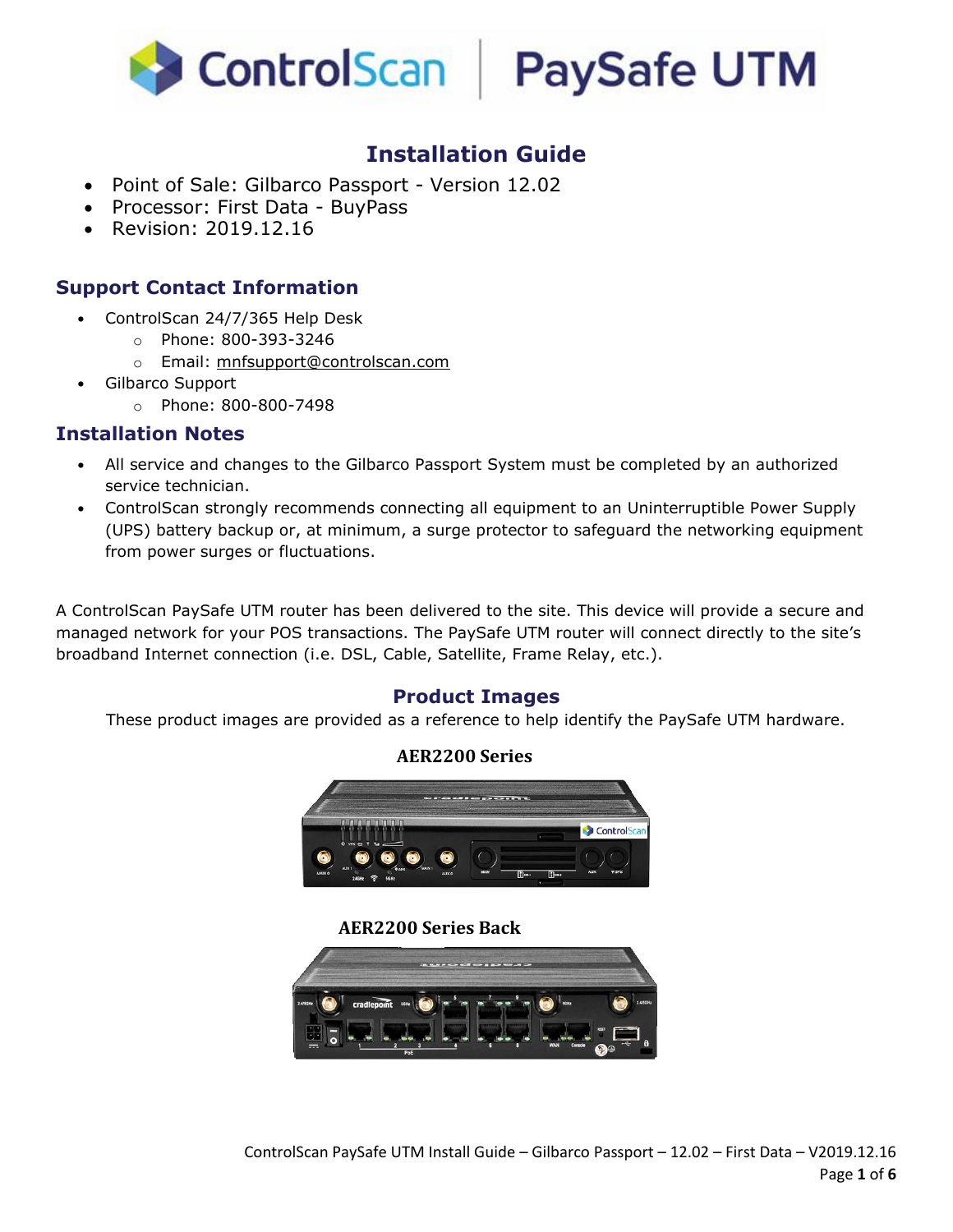## **Planning**

The PaySafe appliance has a limited number of ports. As such, depending on the number and type of devices at a site, there may be a need for additional switches. Before proceeding with an installation ensure that any required switches are present before you begin the installation.

*ControlScan can provide additional switches if a request is submitted with enough lead time to account for the shipping process.*

## **PaySafe UTM Setup**

- 1. Unpack the PaySafe UTM.
	- a. If performing a PaySafe UTM upgrade, locate the return shipping label. This will be used to return the existing PaySafe UTM (if present).
- 2. Connect PaySafe UTM Antennas.
	- a. Locate the 6 antennas included with the PaySafe UTM appliance.
		- i. The two wider, paddle-shaped antennas with "4G" printed at the stem are cellular antennas. Connect one to the port labeled **Main** and the other to the port labeled **Aux**.
		- ii. The four longer, narrower antennas with "5/2.4GHz" printed at the stem are for Wi-Fi. Connect these to the ports labeled 5GHz and 2.4/5GHz.
- 3. Connect the provided power supply to available power outlet and the PaySafe UTM.
	- a. ControlScan strongly recommends the use of a UPS or Surge Protector.
	- b. Set the power switch on the back of the PaySafe UTM up to the on position.
	- c. A power indicator light on the front will come on.
- 4. Connect the WAN port of the PaySafe UTM router to an open port on the Broadband router or modem that provides Internet access to the site. The PaySafe UTM will be pre-configured to automatically obtain an IP address from the local modem or router upon power up.
- 5. Connect any Non-POS devices, such as back office PC, DVR, etc. to the PaySafe UTM Customer Network on LAN Port 1 only (See Diagram on Page 6). These devices should either be set to accept DHCP, or statically configured as below:
	- a. IP Address: 192.168.41.\_
	- b. Default Gateway: 192.168.41.1
	- c. Subnet Mask: 255.255.255.0
	- d. DNS1: 8.8.8.8
	- e. DNS2: 8.8.4.4

### **PaySafe UTM POS Segment**

The PaySafe POS Segment is setup by default to only allow transactional data out of the network to the ControlScan Secure Payment Gateway. Any device connected to the Payment segment will not be able to process via any other payment processors. You can expand the POS segment port using a simple unmanaged network switch.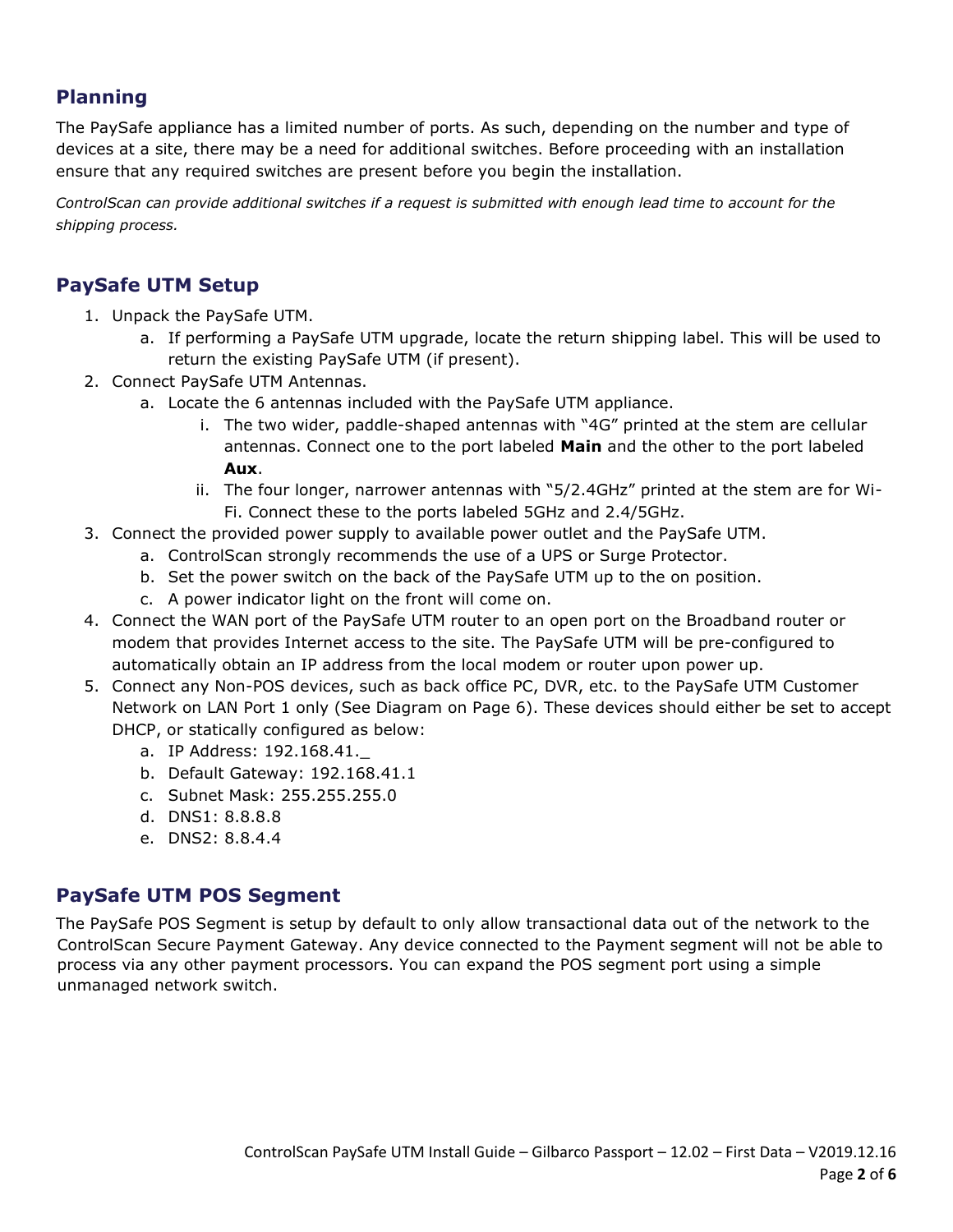## **Gilbarco POS Connections**

The following steps are traffic impacting. Notify the site of a service interruption.

- 1. Contact the ControlScan Helpdesk and provide notice that you are installing PaySafe UTM.
- 2. Provide the site identification information (address, phone number, or ES number).
- 3. Connect any Non-POS devices, such as back office PC, DVR, etc. to the PaySafe UTM Customer Network on LAN Port 1 only (See Diagram on Page 8). Use an unmanaged switch if multiple connections are required. These devices should either be set to accept DHCP, or statically configured as below:
	- a. IP Address: 192.168.41.\_
	- b. Default Gateway: 192.168.41.1
	- c. Subnet Mask: 255.255.255.0
	- d. DNS1: 8.8.8.8
	- e. DNS2: 8.8.4.4
- 4. Connect the ATG (tank monitor) to PaySafe LAN port 2.
- 5. Connect the EDH to PaySafe LAN port 3.
- 6. Connect the Wi-Fi Access Point (if present) to PaySafe LAN port 4.
	- a. You may remove the PoE injector if present. The PaySafe UTM provides PoE directly.
- 7. Connect an unmanaged switch to PaySafe LAN port 5.
	- a. Connect the BRCM to this switch.
	- b. Connect any Unitec carwash terminals to this switch.
	- c. Connect IP enabled PIN pads to this switch.
	- d. Connect IP enabled dispensers to this switch.
- 8. Connect the CWS to PaySafe LAN 6 and LAN 7 port.
	- a. If there are more than 2 CWS, an additional switch is required. Connect all CWS to this switch and connect the switch to LAN 6.
- 9. Connect the MWS to PaySafe LAN 8 port.
- 10.Connect an unmanaged switch to PaySafe LAN 9 port.
	- a. Connect all IP-Enabled Auxiliary devices to this switch.
		- i. Edge tablets
		- ii. Impulse Clients
		- iii. Applause Server
		- iv. POS Scanners
		- v. Customer Displays
		- vi. Receipt Printers
- 11.Connect the PaySafe WAN port to a broadband modem/ISP link. The PaySafe will be configured to acquire a DHCP IP address by default. If a static IP address is required, the ControlScan helpdesk can assist with this configuration.
- 12. The ControlScan Helpdesk will enable Remote Support & VPN services once the PaySafe is online.
- 13.Contact the Gilbarco Help Desk (800-800-7498) to verify remote access functionality.
	- a. ControlScan Helpdesk will provide the remote access IP address.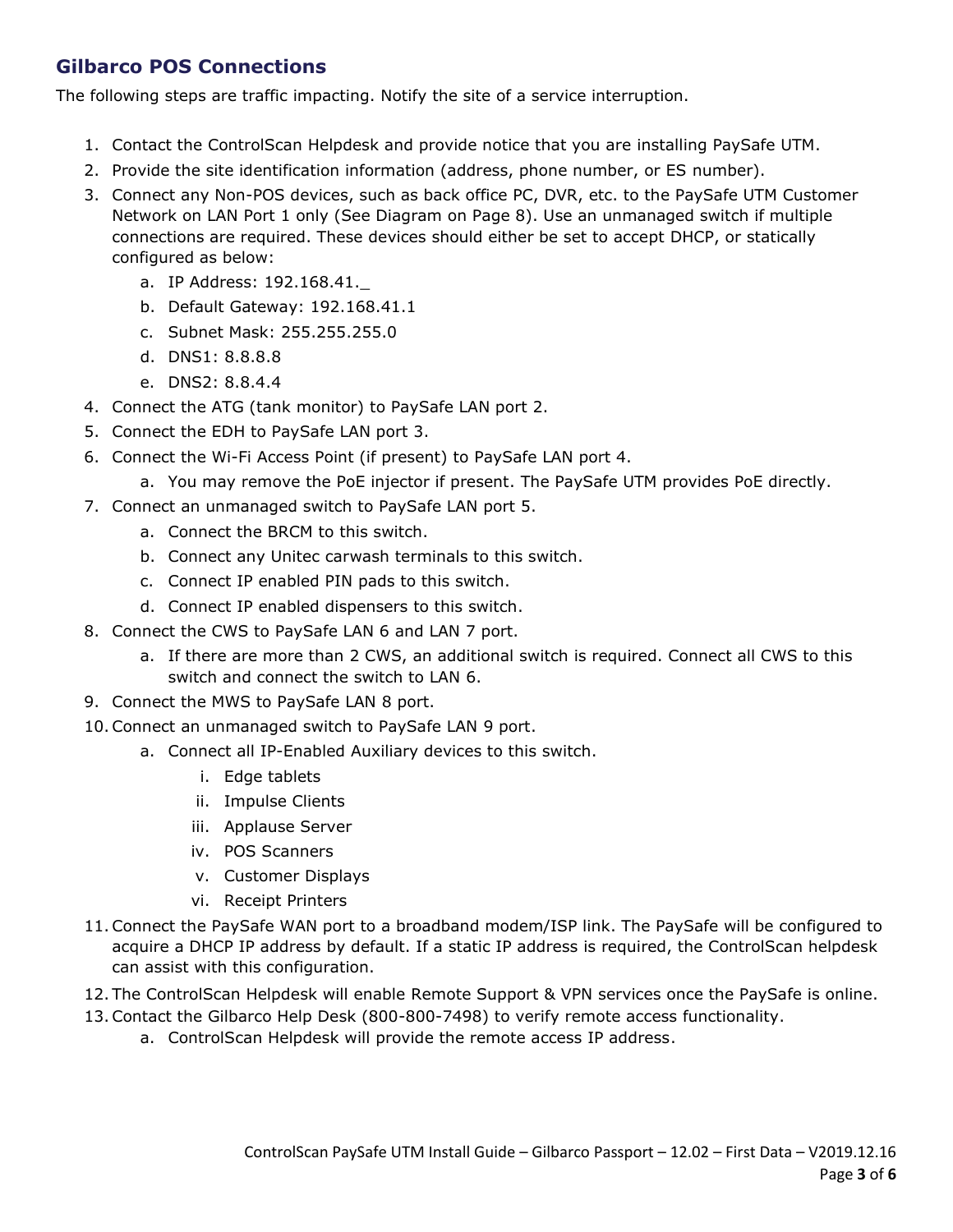### **Special Considerations**

#### **Applause Media Server**

If the site has Applause Media System, refer to the following table to correctly configure the Applause Server.

*Notes: 1) The Applause Server needs only one connection from the main NIC in the unit to the replacement router.*

*2) In the new configuration, the replacement router allows the Applause site server to communicate with the dispensers and provide it access to the Applause content servers from the Internet.* 

| <b>Applause Server IP Scheme</b>   |                   |                                           |                       |  |  |  |
|------------------------------------|-------------------|-------------------------------------------|-----------------------|--|--|--|
| <b>Device</b>                      | <b>IP Address</b> | <b>Fueling Position</b>                   | <b>Considerations</b> |  |  |  |
| Applause                           | 10.5.60.66        | All fueling devices                       | Ensure that           |  |  |  |
| Subnet Mask                        | 255.255.254.0     | (The scheme applies                       | Passport and all      |  |  |  |
| Default Gateway                    | 10.5.60.1         | only to the Main                          | fueling positions     |  |  |  |
| $DNS$ (1 <sup>st</sup> and $2nd$ ) | 10.5.60.1         | Applause Server IP                        | are pointed to the    |  |  |  |
|                                    |                   | and not the gateway<br>or DNS addresses.) | new address.          |  |  |  |

#### **Impulse**

If the site has Impulse, refer to the following table to correctly configure the Impulse devices.

*Note: In this new configuration, the replacement router allows the Impulse devices to communicate to Passport devices, as well as out to the Internet, for updates.* 

|               | <b>Impulse IP Scheme</b> |                        |                         |
|---------------|--------------------------|------------------------|-------------------------|
| <b>Device</b> | <b>IP Address</b>        | Workstation            | <b>Considerations</b>   |
| Impulse $# 1$ | 10.5.60.3                | Cashier Workstation #1 | IP addresses range from |
| Impulse $#2$  | 10.5.60.4                | Cashier Workstation #2 | 10.5.60.3 to 10.5.60.52 |
| Impulse $# 3$ | 10.5.60.5                | Cashier Workstation #3 |                         |
| Impulse $# 4$ | 10.5.60.6                | Cashier Workstation #4 |                         |

Set the Impulse subnet/gateway/DNS as follows:

| <b>Device</b> | <b>Subnet</b> | Gateway   | <b>DNS (Primary &amp; Secondary)</b> |
|---------------|---------------|-----------|--------------------------------------|
| Impulse       | 255.255.254.0 | 10.5.60.1 | 10.5.60.1                            |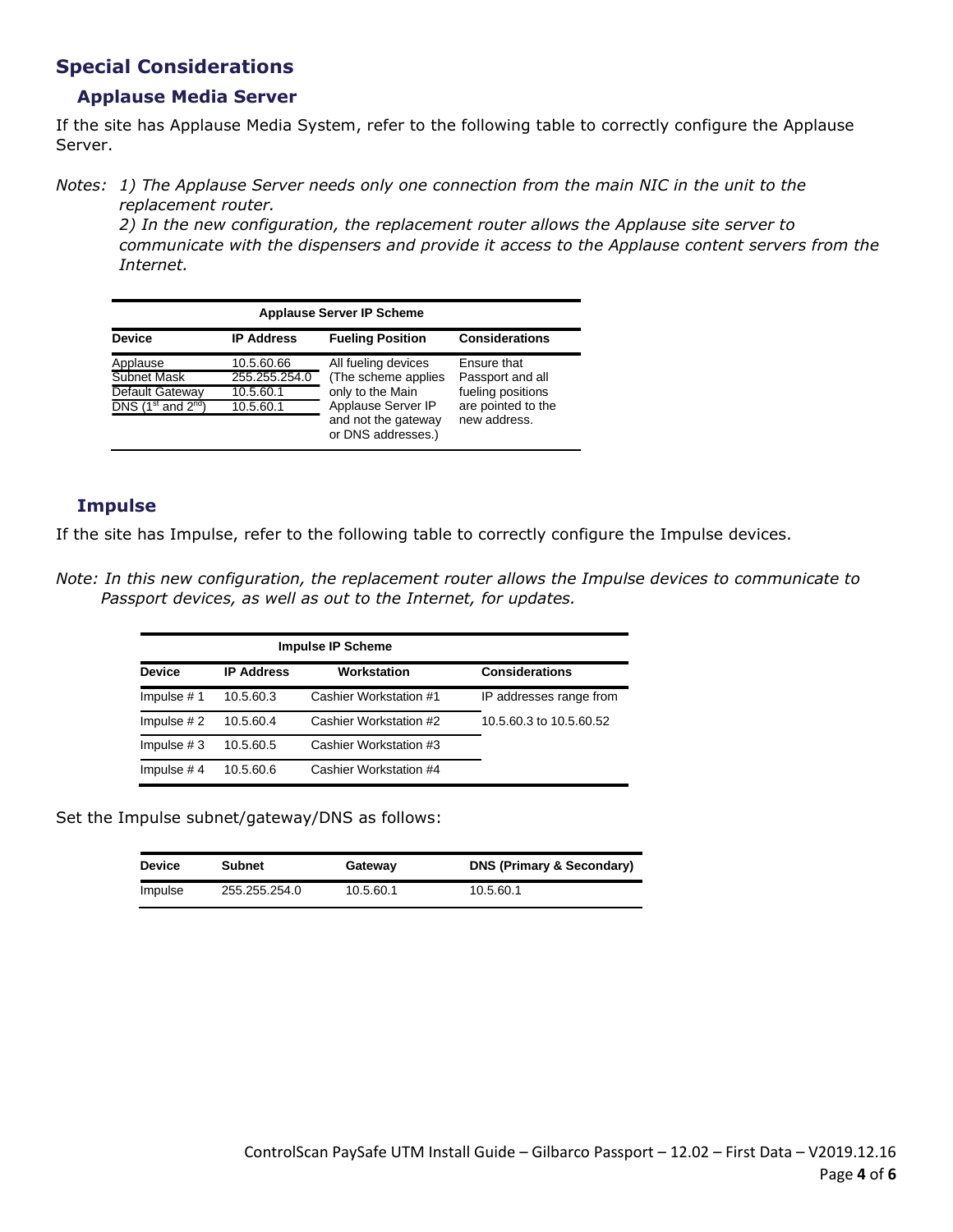## **Passport Payment Host Configuration**

The following configurations should be applied to the Passport system. Note, images are provided for reference only.

- 1. Navigate to Global Network Parameters, Network Connection Options, Page 3.
- 2. Configure the options as follows:
	- a. Connection Timer = 20
	- b. IP Address = **10.32.56.253**
	- c. IP Port = **7735**
	- d. Keep Alive time frame (minutes) = 10

| <b>Global Network Parameters</b> |                            |                           |  |  |  |
|----------------------------------|----------------------------|---------------------------|--|--|--|
| <b>Global EMV Parameters</b>     | Card B ased EMV Parameters |                           |  |  |  |
| Global Information               | Network Connection Options | <b>Store &amp; Forwar</b> |  |  |  |
| Page 1 Page 2 Page 3             |                            |                           |  |  |  |
| <b>Connection Timer</b>          |                            |                           |  |  |  |
| 20                               |                            |                           |  |  |  |
| <b>Host IP Address</b>           |                            |                           |  |  |  |
| 10.32.56.253                     |                            |                           |  |  |  |
| IP Port                          |                            |                           |  |  |  |
| 7735                             |                            |                           |  |  |  |
| Keep Alive time frame (minutes)  |                            |                           |  |  |  |
| 10                               |                            |                           |  |  |  |
|                                  |                            |                           |  |  |  |

#### **Image for Reference Only**

#### **Test Normal Credit Card**

- 1. Run a test credit card transaction to ensure transactions are going through the Internet.
- 2. If you receive an approved transaction you know communication is working.
- 3. If you receive a not authorized/approved transaction, there is a problem. Please contact the ControlScan Helpdesk at the number provided.

#### **Test Cellular Transaction**

- 1. Disconnect the Ethernet cable from the PaySafe UTM router's WAN port. Wait 10 seconds and then run a transaction. You should receive an approval. If not, please contact the ControlScan Helpdesk at the number provided above.
- 2. Reconnect Ethernet cable to the PaySafe UTM WAN port to restore primary Internet access.

# This concludes the installation of the ControlScan PaySafe UTM for Gilbarco Passport with MNSP Support